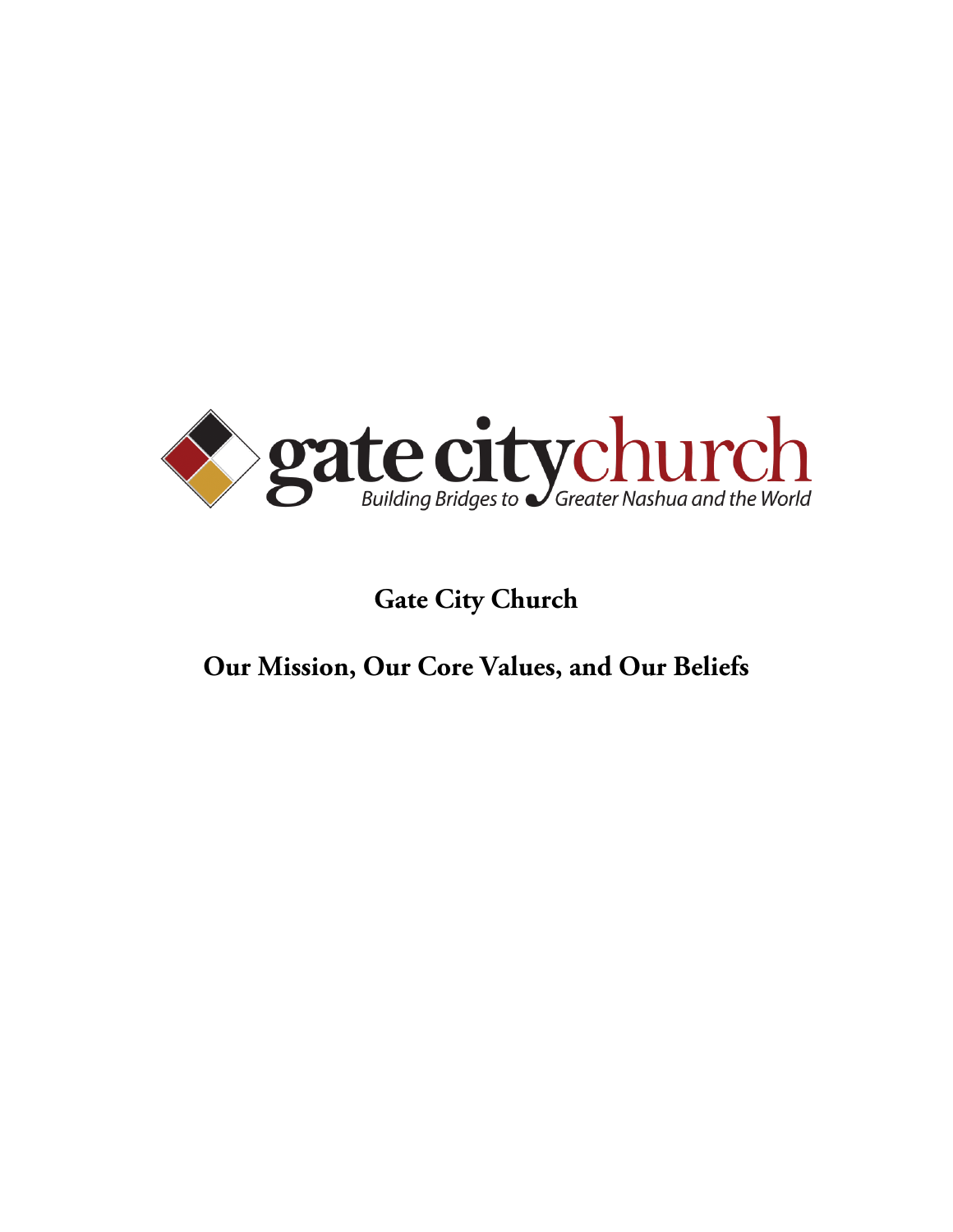### **Our Passion**

**Our passion is to delve into the heart of God, to love the Lord our God with all our heart, all our soul, and all our mind, and to love our neighbor as ourselves. Our "ethos" in carrying out this call is through fervent, persistent, and united prayer. Prayer is the "ethos" of everything we do at Gate City Church. Yet it is not prayer for prayer's sake, it is prayer that leads us to the heart of God. We do not dedicate ourselves to seek after the Father's hand, we dedicate ourselves to seek to know God.**

**As we passionately seek after God, he will begin to transform our hearts to love the things that are in the center of His heart.** 

### **Our Mission**

**Our overall vision for Gate City Church is to boldly proclaim the Gospel of our Lord and Savior Jesus Christ. We believe that we are called to win the lost, make disciples, and train them to go and do the same. We have a strong sense that the Lord has called us to be God's ambassadors in building bridges to span the divide between those who have entered into a relationship with Christ and those who have yet to make that decision. To accomplish this, we believe it is critical that all of our people become strong in:**

- **The Word—the ability to understand and apply the truth of God's Word in their everyday life. "Your word is a lamp to my feet and a light for my path." (Psalms 119:105)**
- **Worship—the ability to give God the glory He deserves "Ascribe to the LORD the glory due to his name; worship the LORD in the splendor of his holiness." (Psalms 29:2).**
- **Witness—a life and words that spread the aroma of Christ among non-believers "…and you will be my witnesses in Jerusalem, and in all Judea and Samaria, and to the ends of the earth." (Acts 1:8).**
- **Work—every Christian needs to be involved regularly using his or her gifts and talents to serve God through the church. "Each one should use whatever gift he has received to serve others." (1 Peter 4:10)**

# **Our Values**

**There are many things we deeply value at Gate City Church. Below is a summary of some of the core values at Gate City Church. To review our Statement of Faith, go to the section, Our Beliefs.**

- **Respect – We deeply respect God and His Word. We also respect every person regardless of race, age, marital status, etc. We believe all people are God's creation and should be valued, loved and respected.**
- **Biblical Fidelity – Our goal is to teach God's Word faithfully and apply it to everyday life.**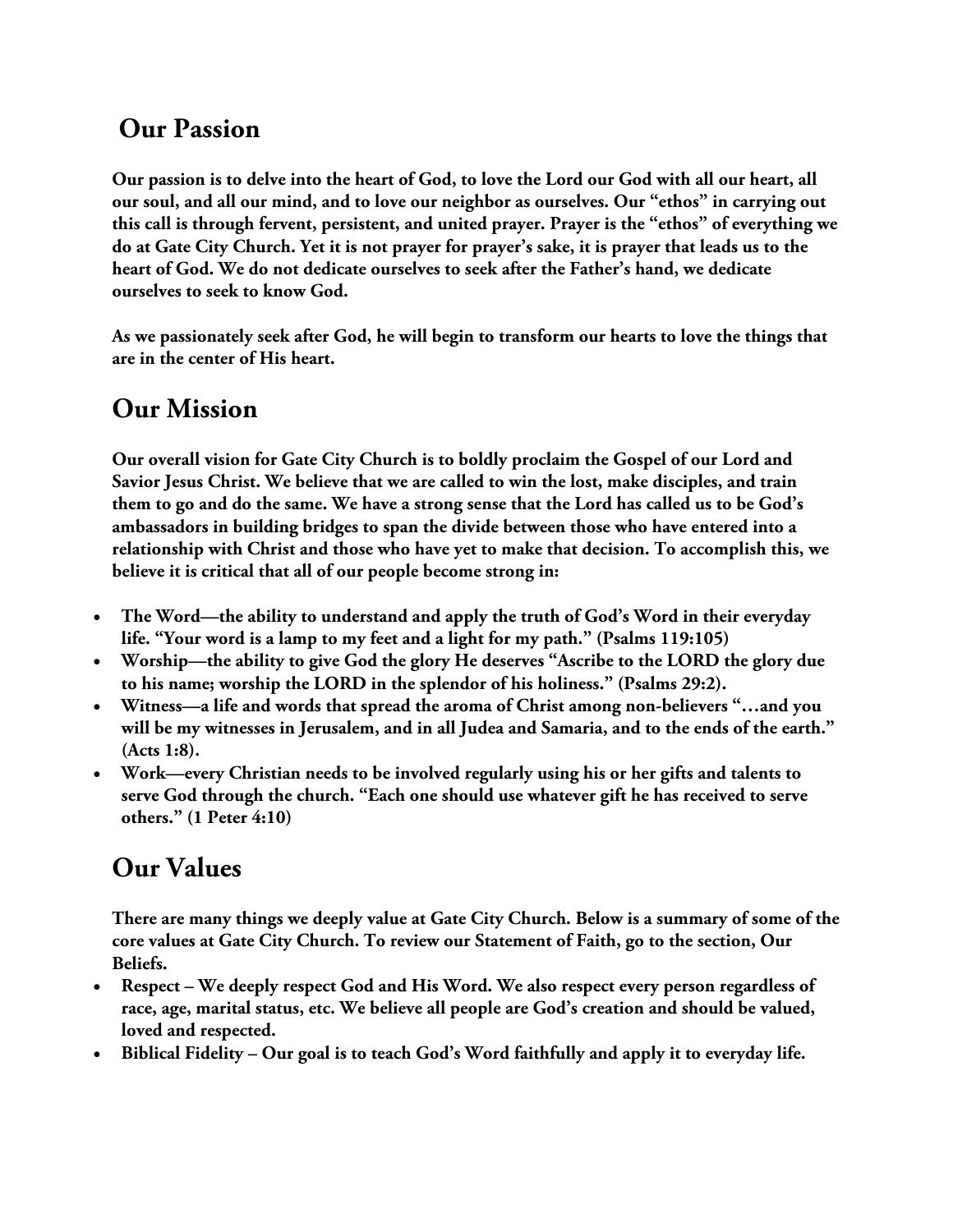- **Caring for One Another – We wish to grow small while we grow big! Many of our church family meet in small fellowship groups (MiniChurches), and we strive for an atmosphere of caring and respect at all services.**
- **Community and World Outreach – We believe God has called us to serve our community and help others around the world find faith in Jesus Christ. One way is to build bridges of ministry into the community, through which we can care for people.**
- **Contemporary Forms – In our services, we use multimedia and contemporary worship to share the ageless Good News of the Bible.**
- **Orderliness – We are charismatic, yet conservative, in our expression of the gifts in worship and ministry.**
- **Spiritual Gifts Orientation – We believe the Holy Spirit gives all the gifts mentioned in the Bible. We help our people discover their gifts and talents so they can serve the Lord effectively and with joy.**
- **Teamwork – Working together we are able to accomplish more than we can independently. We value working together as a team. Gate City Church is a congregation with beliefs deeply rooted in the Bible as the Word of God.**

# **Our Beliefs**

**We believe…**

- **That there is one God, eternally existent in three persons: God the Father, God the Son, and God the Holy Spirit.**
- **That Jesus Christ was and is the Son of God.**
- **In His virgin birth, in His sinless life, in His miracles, in His vicarious and atoning death, in His bodily resurrection, in His ascension to the right hand of God the Father and in His personal return to this earth in power and glory.**
- **That all have sinned and that the only means of being cleansed from sin is through the blood of Christ.**
- **That regeneration by the Holy Spirit is essential for personal salvation.**
- **That man is justified by faith in Jesus Christ apart from works.**
- **That the redemptive work of Christ provides healing for the whole man: body, soul, and spirit.**
- **According to the Scriptures, every believer may be baptized in the Holy Spirit and equipped with a prayer language with which to seek the Lord.**
- **In the present ministry of the Holy Spirit, by whose indwelling presence the believer is enabled to live a godly life which manifests the fruit of the Spirit.**
- **That the gifts of the Holy Spirit, as enumerated in 1 Corinthians:12-14, are for the church today.**
- **In the resurrection of both the saved and the lost, the saved to everlasting life and the lost to eternal judgment.**
- **In water baptism by immersion in the name of the Father, Son and the Holy Spirit, and the Lord Jesus Christ.**
- **That the Bible is the infallible Word of God given to men by inspiration of God.**
- **In the reality and personality of our enemy Satan.**